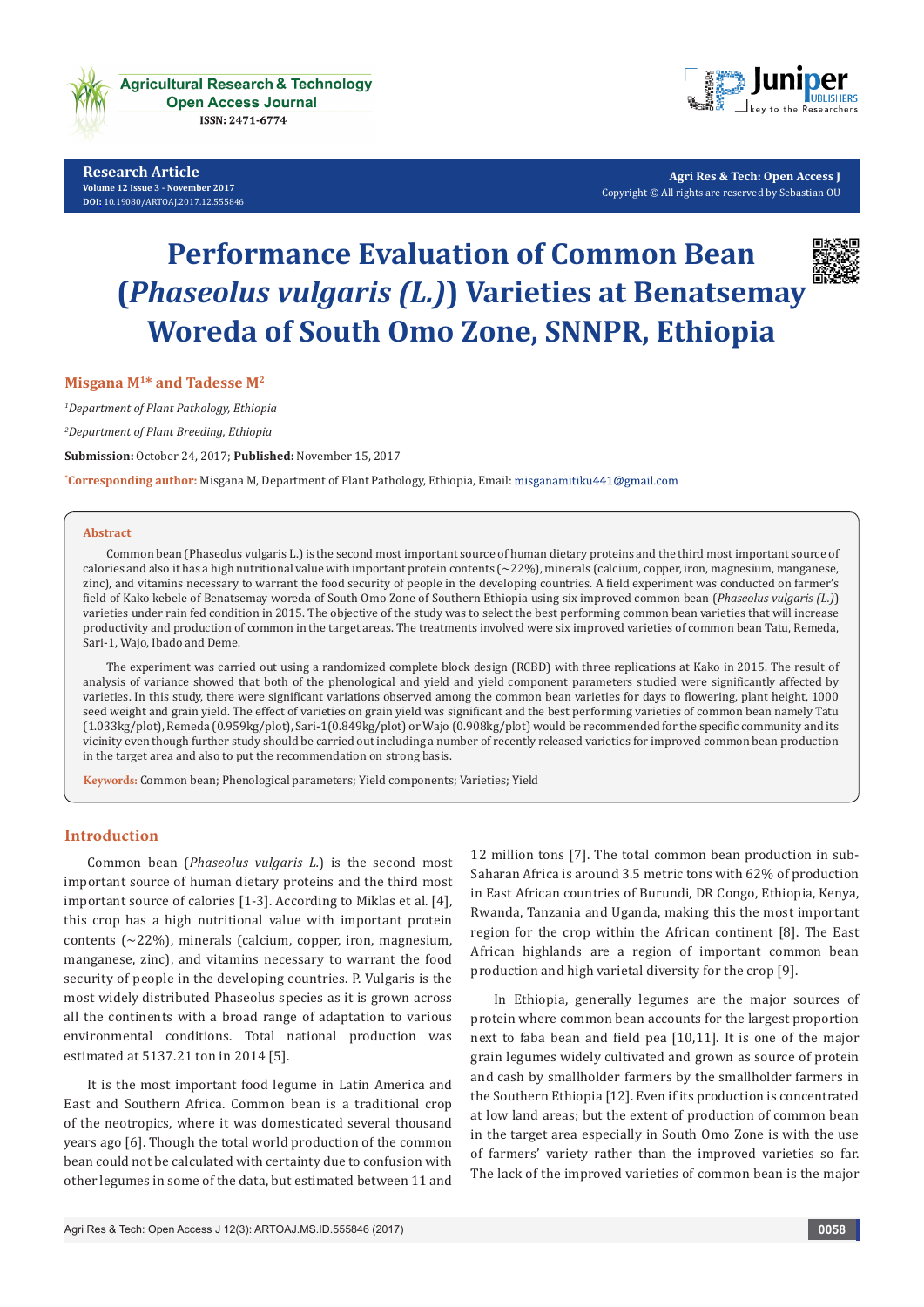problem that plays a great role for the lower yield of the common bean in the study area.

The lack of improved varieties is one of the top problems for low yield of common bean [13]. Therefore, there is need to introduce the improved common bean varieties to the target area is paramount important to come up with improved productivity and production of common bean in the study area. So, this research was initiated with the objective of selecting the best performing common bean varieties in the study area.

## **Materials and Methods**

## **Description of the study area**

The experiment was conducted at Kako farmer's field located at 036° 40.259' E longitude and 05° 38.332' N latitude and at an altitude of 1305 meters above sea level (masl). Geographically, Kako is situated in South Ethiopia at about 711kms from the Addis Ababa. The long term weather data of the area revealed that the mean annual rainfall of the area is 68.14mm with a range of 32.59 to 115.96mm. The experiment was conducted during the main cropping season (April to July, 2015) under rain fed conditions.

## **Treatments and experimental design**



**Figure 1:** Field performance of Common Bean Varieties.

The treatments involved were six improved varieties of common bean namely; Tatu, Remeda, Sari-1, Wajo, Ibado and

# **Results and Discussion**

Demi. The experiment consisted of 6 treatments with a total of 18 plots. The field experiment was laid out in a randomized complete block design (RCBD) with three replications. Common bean was shown on April 28, 2015 in five rows per plot with spacing of 3 meters length with row-to-row distance of 40 cm and plant-to-plant distance of 10cm. 100 kg/ha of DAP were applied during planting (Figure 1).

## **Data collection**

**Phenological parameters:** Phenological parameters such as days to flowering and days to maturity were recorded. Days to flowering was recorded by counting the number of days after emergence when 50% of the plants per plot had the first open flower. Days to maturity was recorded when 95% of pods matured per plot.

**Grain yield and yield components:** Three central rows were harvested for determination of grain yield. Grain yield was adjusted to 14% moisture content. Five plants were randomly selected from the four central rows to determine yield and yield components, which consisted of number of pods per plant and number of seeds per pod. Pod number per plant was determined by counting pods of the five randomly selected plants while number of seeds per pod was recorded by counting the total number of seeds in a pod from ten randomly sampled pods taken from the five randomly selected plants. 1000 Seed weight was determined by taking a random sample of 1000 seeds and adjusted them to 14% moisture content.

#### **Statistical analysis**

All collected data were being subjected to analysis using the SAS (statistical software).The analysis of variance was also performed using the GLM procedure of SAS Statistical Software. Effects were considered significant in all statistical calculations if the P-values were < 0.05. Means were separated using Tukey's Least Significant Difference (LSD) test.

**Table 1:** Mean Square Values for Crop Phenology, Yield and Yield Components of Common Bean as Influenced by Variety at Kako, in 2015. \* and \*\*\*indicate significance at P<0.05 and P<0.001, respectively and 'ns' indicate non-significant.

| Source of<br><b>Variation</b> | df | Days to<br><b>Flowering</b> | Days to<br><b>Maturity</b> | Pods<br>(Plant-1 | <b>Seeds</b><br>$(Pod-1)$ | Plant<br>Height(cm) | <b>1000 Seed</b><br>Weight | <b>Grain Yield</b> |
|-------------------------------|----|-----------------------------|----------------------------|------------------|---------------------------|---------------------|----------------------------|--------------------|
| Replication (R)               |    | 1.388ns                     | 4.166ns                    | .6284ns          | 0.762ns                   | 84.202s             | 194.802ns                  | 9805.61ns          |
| Treatment (Trt)               |    | $17.555*$                   | 11.033ns                   | 2.756ns          | l.144ns                   | 3208.68***          | 132850.735***              | 427861.45*         |
| Error $(E)$                   |    | 1.388                       | 5.7                        | 5.663            | 0.738                     | 67.8236             | 565.7422                   | 34349.5            |

The result of analysis of variance depicted that, plant height and 1000 seed weight were highly significantly different at (P<0.001) (Table 1). This indicates that there exists a linear response of the studied phenological parameters to varieties. The result of analysis of variance for mean squares revealed that, days to flowering and grain yield were significantly different at (P< 0.05) (Table 1). The maximum and minimum number of pods plant-1 of (8.51) and (5.73) were recorded for the varieties Wajo and Sari-1ima, respectively (Table 2).

In this study, number of days to maturity, podsplant-1and seeds pod-1 was not significantly affected due to varieties (Table 1). The maximum and minimum number of seeds pod-1 of (4.73) and (3.00) were noted for the varieties Wajo and Tatu bean, respectively (Table 2). The above findings revealed that the maximum number of pods per plant and the highest number of seeds per pod resulted in the minimum grain yield of (0.03kg/ plot) for the common bean variety Wajo which disagree with the finding of Tekle et al. 2014 which stated that, the maximum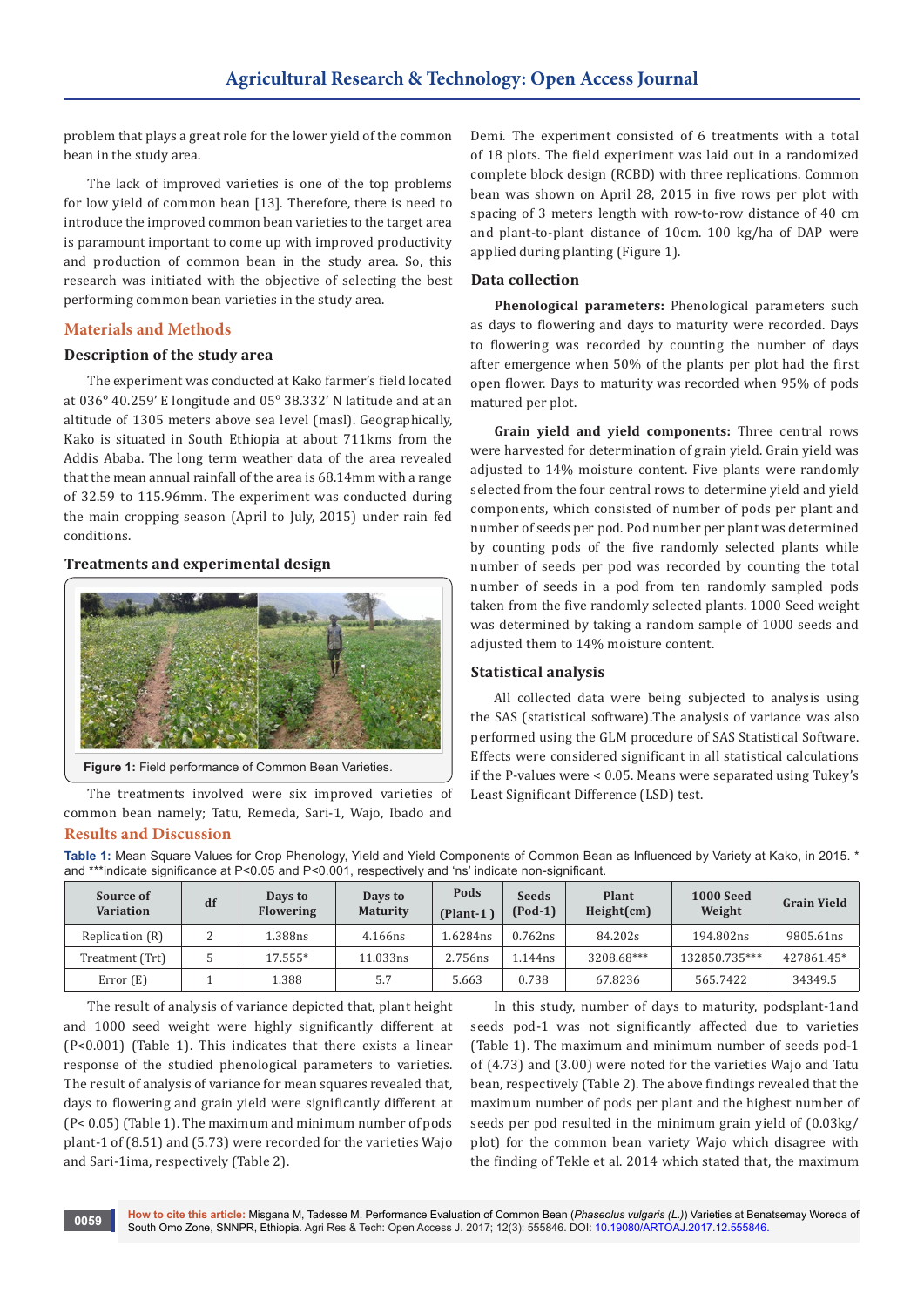number of pods per plant and the highest number of seeds per pod resulted in the maximum grain yield of (2.1478tha-1) for the common bean variety Dinkinesh. In this experiment, grain yield of common bean was significantly different at (P < 0.01) (Table1)

and affected by the tested varieties. This finding agrees with the previous findings reported [12,13]. The highest grain yield of (1033.8) was recorded for the variety Tatu and the least grain yield of (31.4) was noted for the local check (Table 2).

| <b>Varieties</b> | Days to<br><b>Flowering</b> | Days to<br><b>Maturity</b> | Pods (Plant-1) | Seeds (Pod-<br>1) | Plant Height(cm) | 100 Seed Weight | Grain Yield (Kg/<br>Plot) |
|------------------|-----------------------------|----------------------------|----------------|-------------------|------------------|-----------------|---------------------------|
| Tatu             | 41.000C                     | 71.000A                    | 7.000A         | 3.00A             | 48.93C           | 451.33C         | 1.033A                    |
| Remeda           | 43.000BC                    | 74.333A                    | 6.200A         | 3.13A             | 81.87B           | 466.17C         | 0.959.A                   |
| Sari-1           | 44.667AB                    | 72.667A                    | 5.733A         | 3.40A             | 50.53C           | 535.00B         | 0.849A                    |
| Wajo             | 48.000A                     | 76.667A                    | 8.516A         | 4.7333A           | 131.83A          | 908.33A         | 0.031B                    |
| Ibado            | 46.000AB                    | 72.667A                    | 7.133A         | 3.5333A           | 57.07C           | 272.50D         | 0.918A                    |
| Deme             | 44.000BC                    | 73.667A                    | 7.200A         | 3.6667A           | 97.93B           | 480.93BC        | 0.555.AB                  |
| LSD 0.05         | 3.336                       | 3.3366                     | 23.436         | 6.7379            | 23.316           | 2.4326          | 0.524                     |
| $CV\%$           | 2.651                       | 3.248                      | 34.174         | 24.014            | 10.554           | 4.582           | 25.58                     |

**Table 2:** Crop Phenology, Yield and Yield Components of Common Bean as Affected by Variety at Kako, in 2015.

## **Summary and Conclusion**

Production of common bean by introducing the improved and high yielding varieties could make an important contribution to increase agricultural production and productivity in areas like Kako where there is low practice of using improved varieties of common bean. To this end, using the improved common bean varieties could be one of the options to improve productivity by small farmers. However, production of common bean using the improved varieties is not yet introduced and studied in the target area. Thus, this research work was initiated to examine the impact of improved varieties on the performance of common bean.

This Study carried out at Kako kebele of Benatsemay woreda of South Omo zone of SNNPR, Ethiopia under rain fed condition in 2015. The objective of the study was to select the best performing varieties that will improve common bean production in the studied area. The experiment was carried out using the randomized complete block design (RCBD) with three replications at Kako kebeles in 2014. Treatments involved in this experiment were six improved common bean varieties. The result of analysis of variance showed that both of the phenological and yield and yield component parameters were significantly affected by varieties.

In this study, there were significant variations observed among the common bean varieties for days to flowering, plant height, 1000 seed weight and grain yield. The effect of varieties on grain yield was significant and the best performing varieties of common bean namely Tatu (1033.8), Remeda (959.0), Sari-1(849.5) or Wajo (908.33) would be recommended for the specific community and its vicinity even though further study should be carried out including a number of recently released varieties for improved common bean production in the target area and also to put the recommendation on strong basis.

#### **References**

- 1. Bennink M (2005) Eat beans for good health. Annual Report of the Bean Improvement Cooperative 48: 1-5.
- 2. Widers IE (2006) The beans for health alliance: A public-private sector partnership to support research on the nutritional and health attributes of beans. Annual report. Bean Improvement Cooperative 49: 3-5.
- 3. [Sarikamis G, Yasar F, Bakir M, Kazan K, Ergul A \(2009\) Genetic](https://www.ncbi.nlm.nih.gov/pubmed/19731210)  [characterization of green bean \(Phaseolus vulgaris\) genotypes from](https://www.ncbi.nlm.nih.gov/pubmed/19731210)  [eastern Turkey. Genet Mol Res 8\(3\): 880-887.](https://www.ncbi.nlm.nih.gov/pubmed/19731210)
- 4. [Miklas NP, Kelly JD, Beebe SE, Blair MW \(2006\) Common bean breeding](https://link.springer.com/article/10.1007/s10681-006-4600-5)  [for resistance against biotic and abiotic stresses: From classical to](https://link.springer.com/article/10.1007/s10681-006-4600-5)  [Marker assisted selection breeding. Euphytica 147\(1-2\): 105-131.](https://link.springer.com/article/10.1007/s10681-006-4600-5)
- 5. CSA Central Statistical Agency, (2014) Report on the preliminary results of area, production yield of temporary crops. CSA publication, Addis Ababa, Ethiopia, p. 16.
- 6. [Freytag GF, Debouck DG \(2002\) Taxonomy, distribution and ecology of](https://cgspace.cgiar.org/handle/10568/54291)  [the genus Phaseolus \(Leguminosae-Papilionoideae\) in North America,](https://cgspace.cgiar.org/handle/10568/54291)  [Mexico and Central America. Sida, Botanical Miscellany 23. Botanical](https://cgspace.cgiar.org/handle/10568/54291)  [Research Institute of Texas, Fort Worth, TX, USA, p. 300.](https://cgspace.cgiar.org/handle/10568/54291)
- 7. FAOSTAT (2006) Statistical Databases.
- 8. [Broughton WJ, Hernández G, Blair M, Beebe S, Gepts P, et al. \(2003\)](https://link.springer.com/article/10.1023/A:1024146710611)  [Beans \(Phaseolus spp.\) Model food legumes. Plant Soil 252\(1\): 55-128.](https://link.springer.com/article/10.1023/A:1024146710611)
- 9. Fivawo NC, Msolla SN (2011) The diversity of common bean landraces in Tanzania Tanzanian Journal of Natural and Applied Sciences 2(1): 1821-7249.
- 10. CSA Central Statistical Agency, (2010) Crop production forecast sample survey, 2010/11 (2003 E.C.). Report on area and crop production forecast for major grain crops (for private peasant holding, meher season). CSA, Addis Ababa, Ethiopia.
- 11. CSA Central Statistical Agency, (2011) Agricultural sample survey 2010/2011 (2003 E.C.). Report on area and production of major crops. CSA, Addis Ababa, Ethiopia.
- 12. Fekadu G (2013) Assessment of Farmers' Criteria for Common Bean Variety Selection: The case of Umbullo Watershed in Sidama Zone of the Southern Region of Ethiopia. Ethiopian journal for research and innovation foresight 5(2): 4-13.